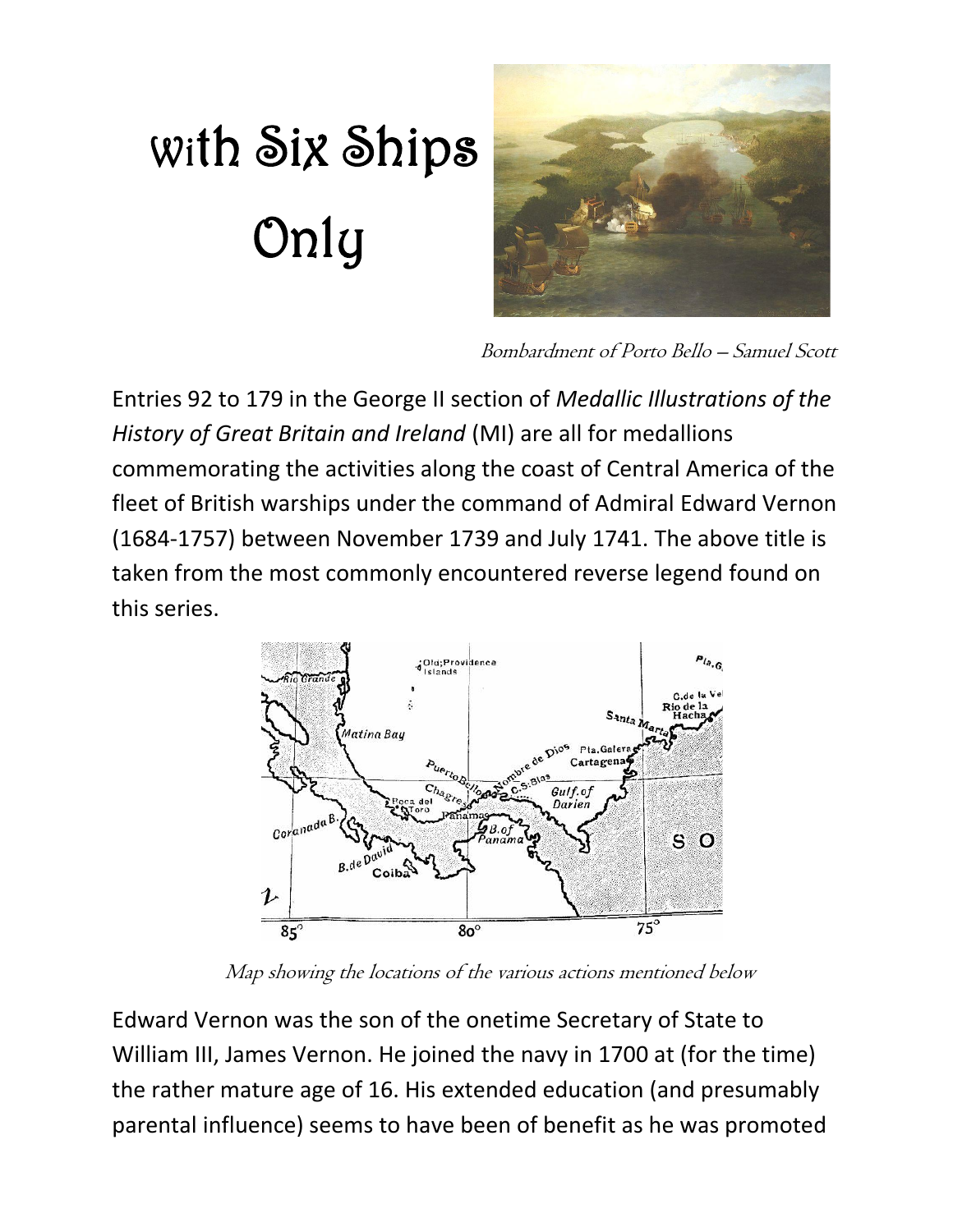captain in January 1706 and was commanding the West Indies Station by April 1708. He gained further experience in the region later as commodore on the Jamaica Station in 1720. From 1721 Vernon spent a period ashore on half pay during which time he entered Parliament as MP for Penryn. He saw active service again between 1726 and 1728 before returning to Parliament.

In 1731 a Welsh merchant seaman by the name of Robert Jenkins claimed that his ear had been cut off by Spanish coast guards when his ship was boarded as it was returning from the West Indies. This relatively trivial event (not for Jenkins, of course) was an early incident in the sequence of conflicts between England and Spain which lead, in 1739, to what became known as 'The War of Jenkin's Ear' (although this term was not actually used until 1858, by the essayist Thomas Carlyle)

Vernon frequently took part in Parliamentary debates on naval matters and, in 1738, claimed that the capture of Porto Bello on the Spanish Main would incapacitate Spanish aggression in the area and, furthermore, he believed that he could, himself, achieve this with just six ships.

The Convention of Prado, intended to address the conflicts between British and Spanish interests in the West Indies, broke down in July 1739 and Vernon was sent with a fleet authorised to attack Spanish ships and possessions as part of a policy of reprisal. War was officially declared in October 1739 and the capture of Porto Bello was planned to be the first major action – giving Vernon the chance to prove his Parliamentary boast. Although not specifically intended as such Vernon actually did have six ships with which to make his attack.

Porto Bello was the main Spanish entrepot port for the region with a deep, wide bay protected by the Castillo de Todoferro (Iron Castle). The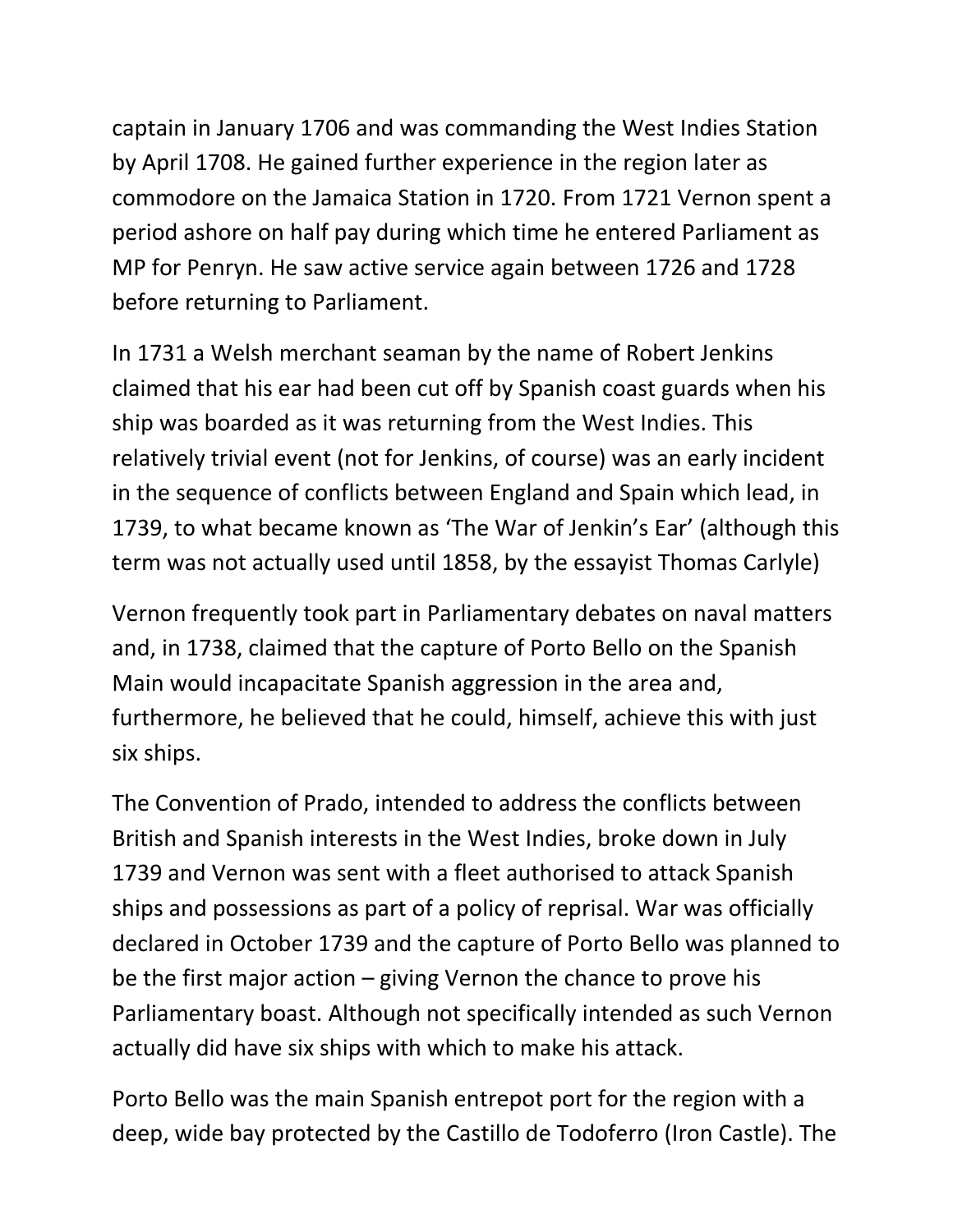town itself was guarded by two other forts. However these various defences had been much neglected and their artillery was in a very poor condition.



Vernon attacked in ignorance of this state of affairs however, but the bombardment by his ships as they entered the bay soon caused sufficient damage to render the defences ineffective and the Iron Castle was duly captured. The following morning, as Vernon prepared to attack the other forts the Governor sent out a flag of truce along with an offer to surrender.

Terms were negotiated which avoided the sacking of the town but involved the destruction of its defences and the handing over of some 10,000 'pieces of eight' for distribution amongst the British seamen.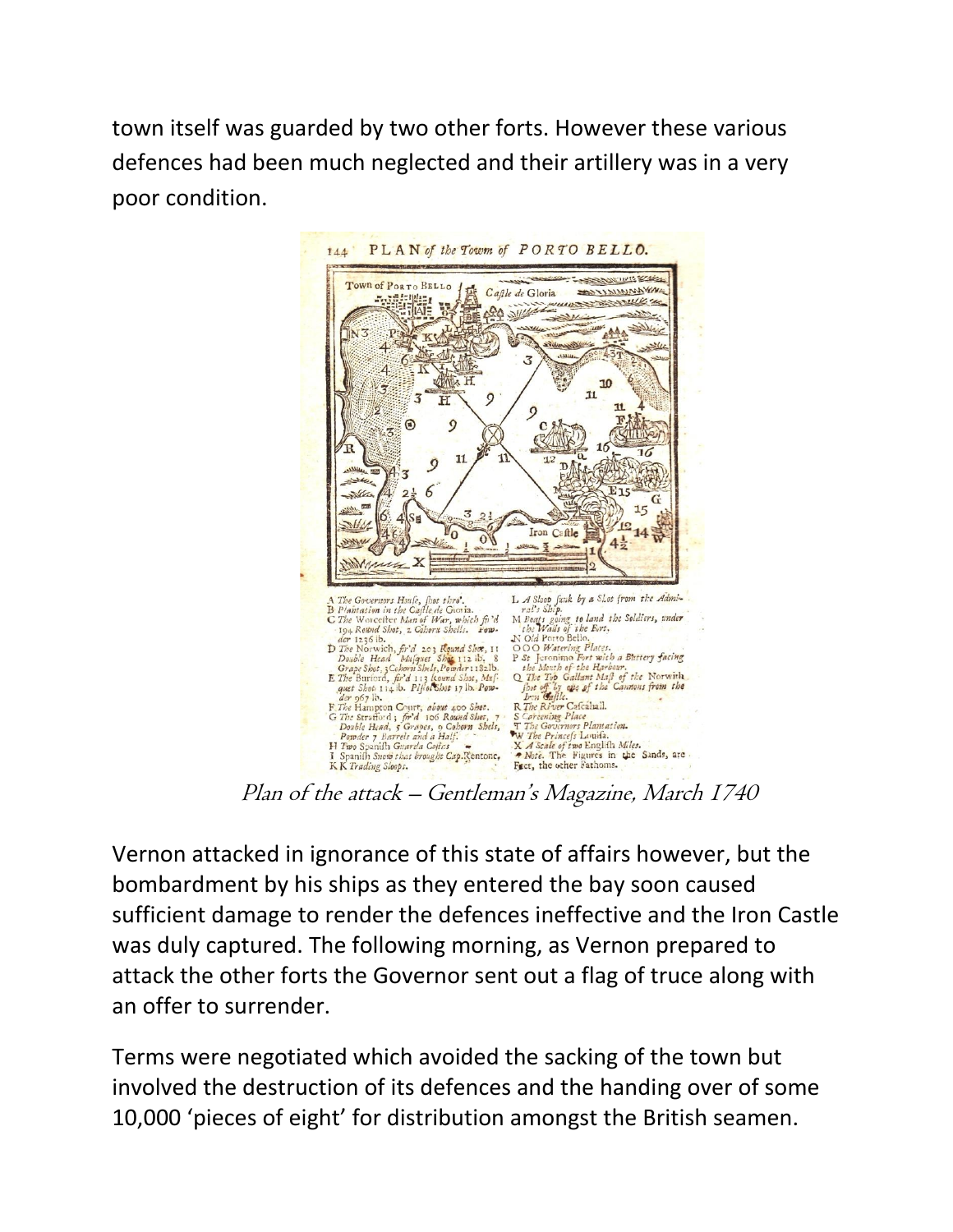There was immediate, and somewhat excessive, celebration back in England over what was, in reality, a fairly minor success from a strategic point of view. Vernon was promoted to Admiral of the White and given the freedom of the City. Inns were named in his honour and even whole districts in London, Edinburgh and Dublin renamed to mark the victory. The composition of 'Rule Britannia' by Thomas Arne belongs to this period of national celebration.

Following his success at Porto Bello Vernon decided, early in 1740, to attack the last Spanish stronghold in the immediate area and, on the 22<sup>nd</sup> March a strong force of 12 assorted ships began a bombardment of the fortress of San Lorenzo el Real Chagres a few miles to the west of Porto Bello. The fortress mounted only 4 guns, had a garrison of just 30, and was supported only by a few small patrol boats. The overwhelming British firepower forced surrender by the Spaniards after only 2 days and the fortress was duly destroyed.

Just prior to the destruction of 'Fort Chagre' Vernon had been off the coast of present day Colombia undertaking a reconnaissance in force of the defences of Cartagena de Indias – the main departure port for gold and silver shipments to Spain. In May 1740 Vernon made an abortive attempt to bombard the town, but it wasn't until April 1741 that sufficient forces were available for a sustained attack as part of the objective of capturing all of Spain's main Caribbean ports.

The amphibious British force comprised some 124 ships and 27,400 military personnel. Cartagena, however, was in a better state of preparedness than Porto Bello had been and this, coupled with disunity of command and poor organisation by the British, together with the ravages of tropical disease, lead to a withdrawal after 67 days. The British suffered some 18,000 casualties during this period, together with the loss of, or damage to, some 50 ships.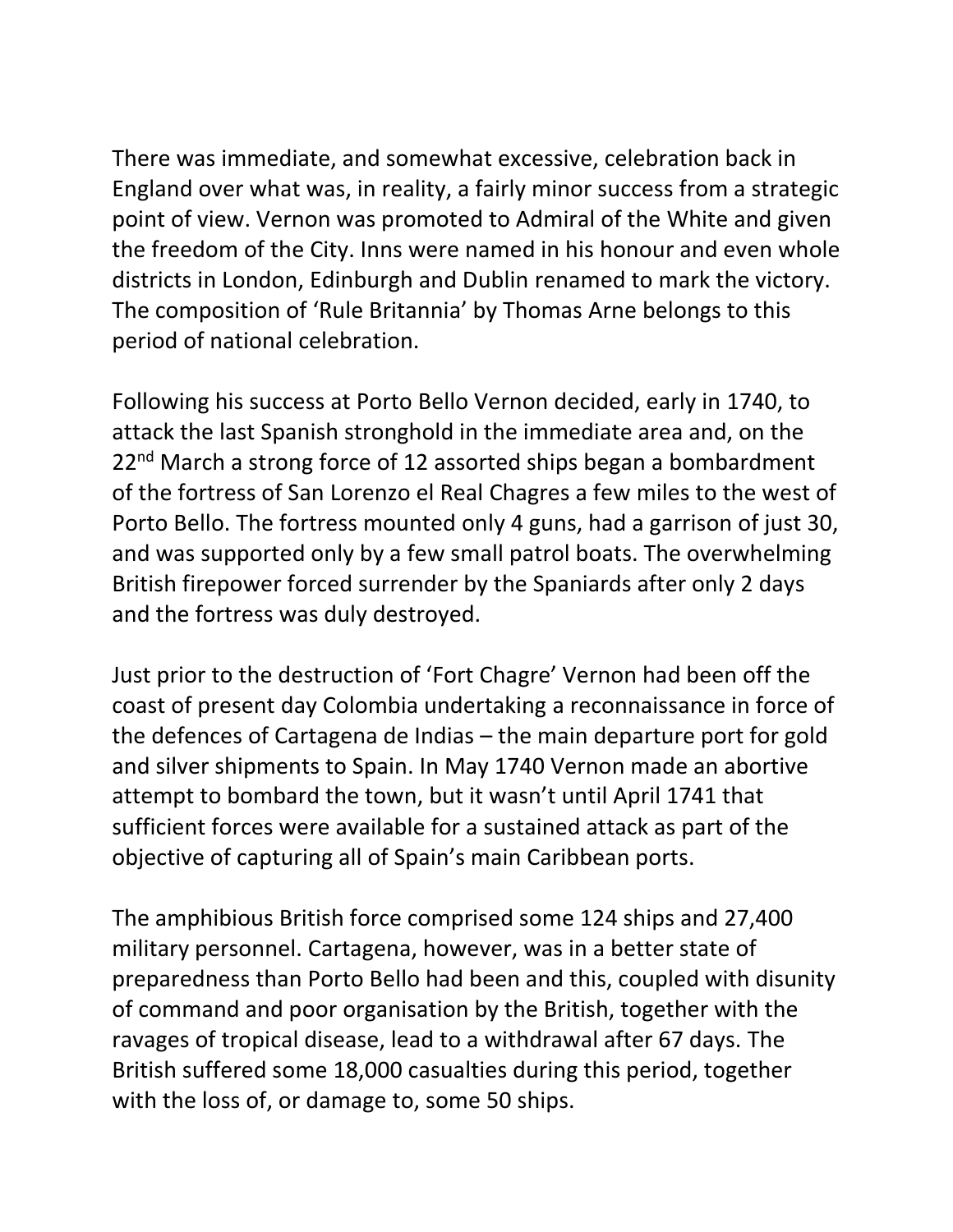Vernon had anticipated victory and sent news to Jamaica (and thus to England) of that expected outcome. When the truth became known the consequences were significant. Not only did Robert Walpole's government collapse soon afterwards but the weakening of British prestige in Europe was, in part, responsible for the escalation of the conflict into the War of Austrian Succession (1740-48) which involved most of Europe.

The final 3 medals in the series listed in MI (177-179) refer, somewhat enigmatically, to Havana, the capital of the Spanish island colony of Cuba. Vernon's final act in the Caribbean was the proposed capture of the town. The attempt proved a total disaster. A bitter dispute between Vernon and the commander of the military forces, coupled with, at that time, the inevitable ravages of disease resulted in abandonment of the venture and the recall of Vernon to England.

Numerous medallions were struck in commemoration of the various British 'triumphs' – predominantly in a cheap, affordable alloy of zinc and copper and around 37 to 40 mm in diameter. Most of these depict some sort of portrait of Vernon on the obverse with a plan view of the action in Porto Bello harbour on the reverse. The makers remain anonymous or are, at best, identified by rather enigmatic initials.



Porto Bello Nov 22<sup>nd</sup> 1739